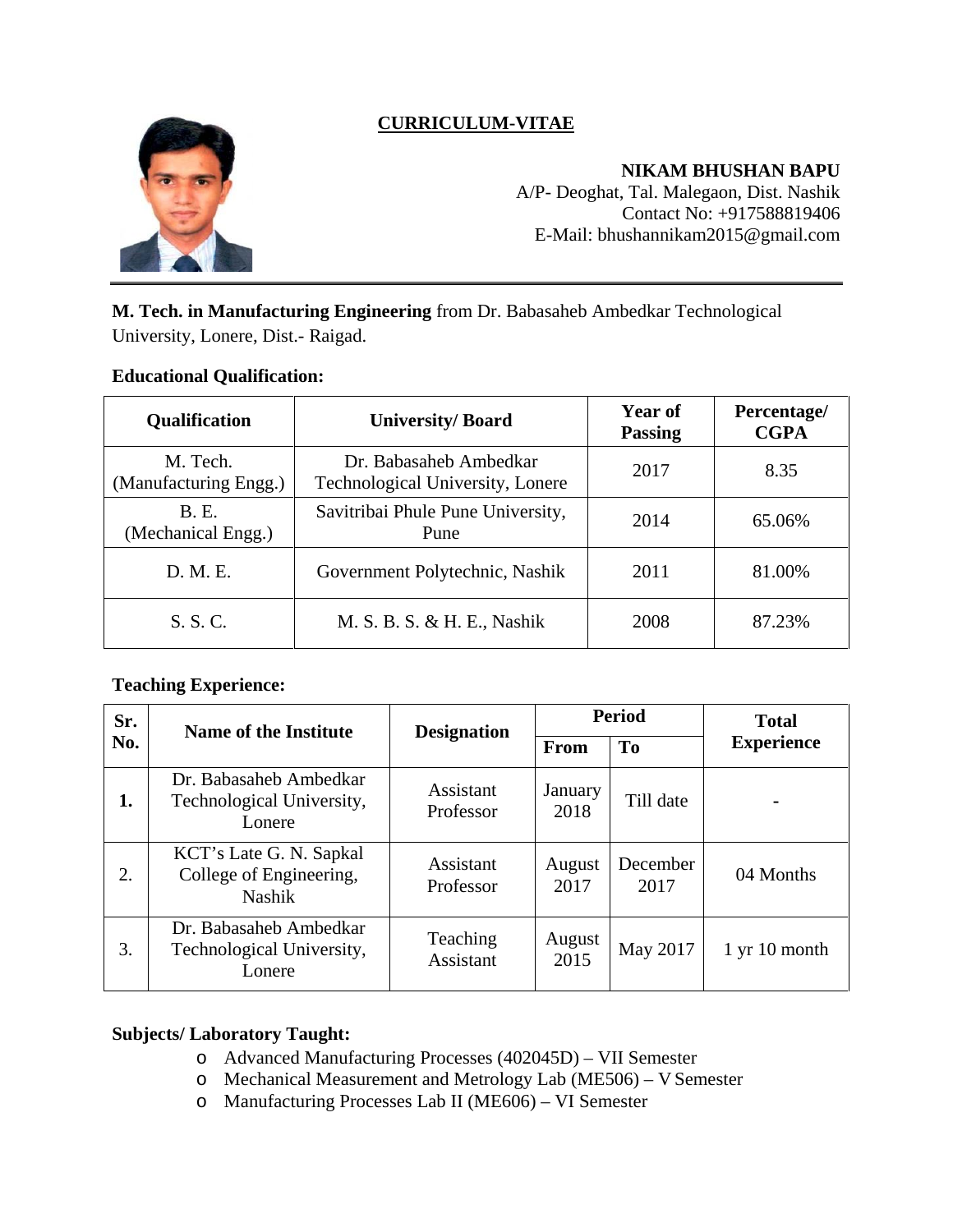## **Monitored:**

- o Self Study Seminar (SSS) III Semester
- o B. Tech Seminar (BTS) VIII Semester
- o Technical Project for Community Services (TPCS) VI Semester
- o B. Tech. Project (BTP) VIII Semester

## **Technical Skills:**

- Computer Literacy: Windows, Microsoft Office, Auto CAD, Pro-E, Ansys, Mastercam, etc.
- Machineries: CNC Lathe, CNC Milling, Wire EDM and Die Sinking EDM.

## **Publications:**

International Conferences:

- Bhushan Nikam, Babasaheb Shinde, Akash Pandey, Raju Pawade, Prakash Brahmankar, Pradeep Jadhav, "Fabrication of Macro-Arrayed structure using Reverse EDM: A Multiobjective Optimization",  $2<sup>nd</sup>$  International Conference on Materials, Manufacturing and Design Engineering (iCMMD2017), MIT Aurangabad, 2017.
- Bhushan Nikam, Sandip Desai, Raju Pawade, P.K. Brahmankar, "Acoustic Emission Characterization of Mg-Ca1.0 Alloy in Face Milling",  $6<sup>th</sup>$  International and  $27<sup>th</sup>$  All India Manufacturing Technology, Design and Research Conference (AIMTDR), COE Pune, 2016.(ISBN: 978-93-86256-27-0)
- B. Nikam, S. Mawal, K. Patil, A. Mirgale, , R. Pawade, "Macro Scale Arrayed Structure Fabrication using Reverse EDM", 1<sup>st</sup> International Conference on Materials, Manufacturing and Design Engineering (iCMMD16), Dr. Babasaheb Ambedkar Technological University, Lonere, 2016.(DOI: 10.2991/iccasp-16.2017.33)

### National Conference:

• Abhishek Patil, Bhushan Nikam, Abhishek Ghanghav, Raju Pawade, "Optimization of Process Parameters in Drilling of Al 6061/SiC Composites using SAW Method", National Conference on Recent Trends in Mechanical Engineering (NCRTME), WCE Sangli, 2016.

## **STTPs and Extra-curricular Activities:**

- Attended one-week STTP on "Advanced Engineering Optimization Through Intelligent Techniques (AEOTIT)" conducted by SVNIT, Surat during  $21<sup>st</sup>$  to  $25<sup>th</sup>$  March, 2016.
- Completed eight-week "Orientation Course on Accelerators, Lasers and related Science and Technologies (OCAL) 2016" at Raja Ramanna Centre for Advanced Technology (RRCAT), Indore during  $23^{\text{rd}}$  May to  $15^{\text{th}}$  July, 2016.
- Attended a one-day workshop on "Intellectual Property Rights" conducted by, Rashtriya Uchchatar Shiksha Abhiyan (RUSA), Maharashtra in association with Rajiv Gandhi Institute of Intellectual Property Management, Nagpur, 2nd September, 2016.
- Attended a four-day workshop on ABAQUS, organized by Dr. Babasaheb Ambedkar Technological University, Lonere, 2016.
- Actively participated in an international conference, International Conference on Materials, Manufacturing and Design (iCMMD 2016), organized by Dr. Babasaheb Ambedkar